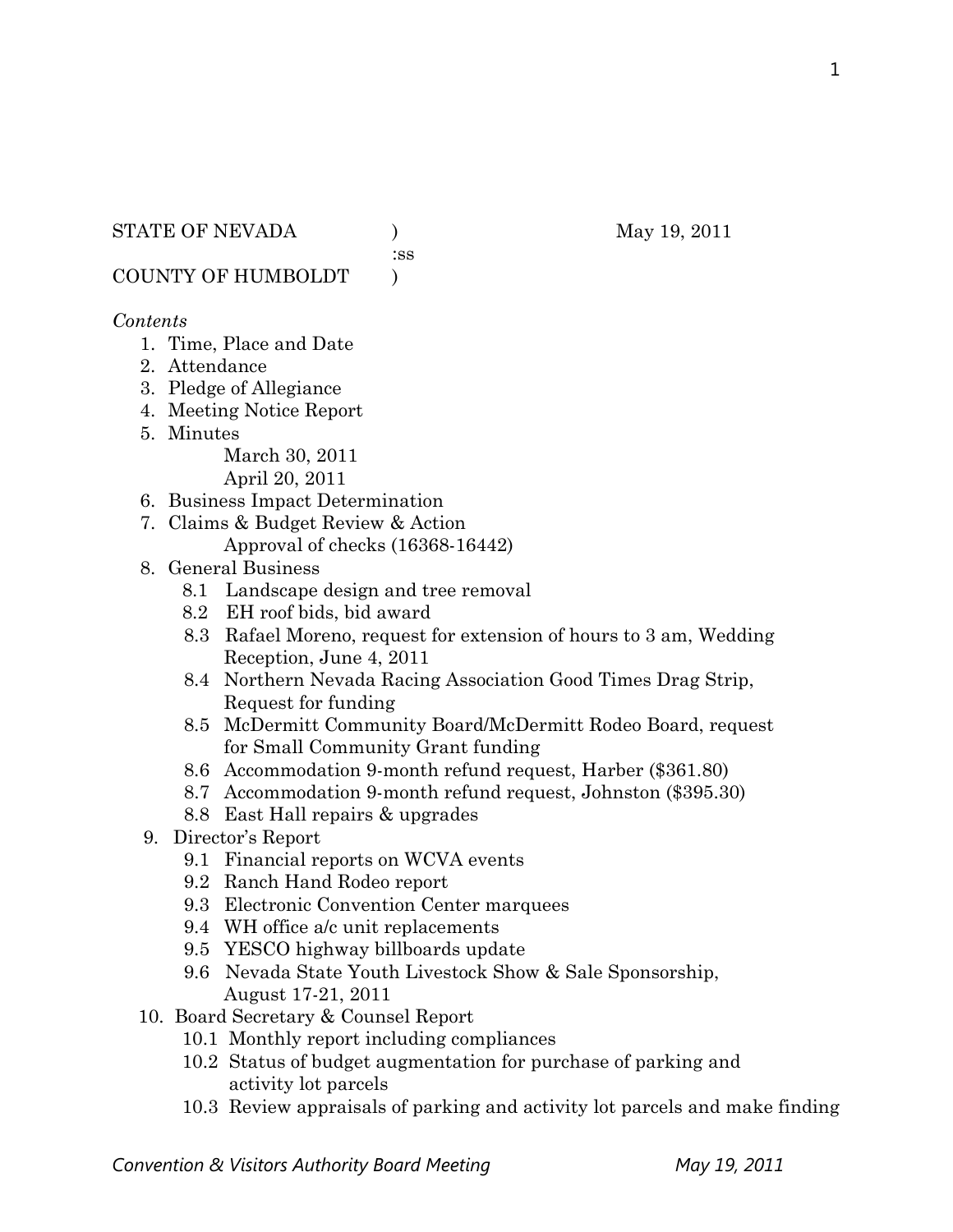in relation to appraisals and respective sale prices, status of escrows

- 10.4 Possible improvements to proposed parking and activity lot
- 10.5 Report on delinquencies and liens
- 10.6 East Hall carpet and painting projects update
- 10.7 Resolution attesting to advantage to direct purchase of equipment & supplies for temporary campground electrical and water services
- 10.8 Buckaroo Hall of Fame display loan agreement
- 11. Board Administrator
	- 11.1 April reports
- 12. Other Reports
- 13. Next Meeting Date
- 14. Adjournment

#### **MINUTES MAY 19, 2011**

- **1. Time, Place and Date.** The Winnemucca Convention and Visitors Authority met in regular session in full conformity with the law at the Winnemucca Convention Center, West Hall, Winnemucca, Nevada at 4:00 pm on Thursday, May 19, 2011 with Chairman Terry Boyle presiding.
- *2.* **Attendance.** *Convention and Visitors Authority Board Officials Present:*

| Terry Boyle                                               | Chairman and Hotel Representative         |  |
|-----------------------------------------------------------|-------------------------------------------|--|
| Rodd William Stowell                                      | Vice Chairman and Business Representative |  |
| Don Stoker                                                | Treasurer and Motel Representative        |  |
| Joyce Sheen                                               | City Representative                       |  |
| <b>Bill Macdonald</b>                                     | Secretary and Counsel                     |  |
| Kendall Swensen                                           | <b>Board Administrator</b>                |  |
| Convention and Visitors Authority Board Officials Absent: |                                           |  |
| Dan Cassinelli                                            | County Representative                     |  |
| <b>Staff Members Present:</b>                             |                                           |  |
| Kim Petersen                                              | Director                                  |  |
| <b>Staff Members Absent:</b>                              |                                           |  |
| <b>Shelly Noble</b>                                       | Administrative Clerk                      |  |
| <i><b>Others Present:</b></i>                             |                                           |  |
| Doug Cain                                                 | Humboldt County                           |  |
| David Selesnick                                           | Hi-Desert RV Park                         |  |
| Jerry Czubaszewski                                        | Porter Roofing                            |  |
| Jude Huber                                                | Humboldt Landscape                        |  |
| Melissa Murphy                                            | No. Nevada Racing Association             |  |
|                                                           |                                           |  |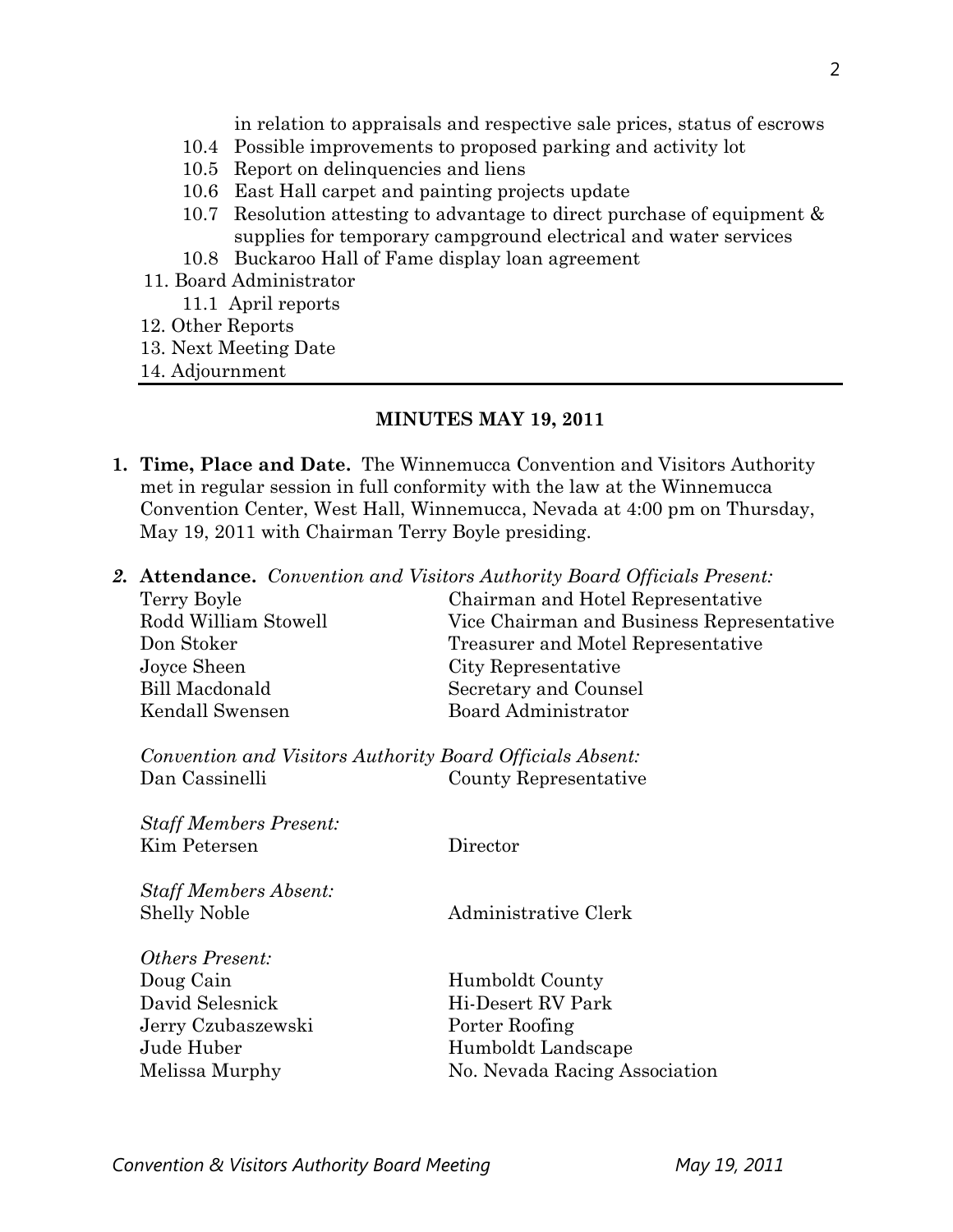### **3. Pledge of Allegiance.**

#### **4. Meeting Notice Report.**

Chairman Boyle reported that notice, including meeting agenda, was posted by Shelly Noble by 9:00 am Monday, May 16, 2011 at Humboldt County Library, Court House, Post Office, City Hall and Convention Center West Hall. No persons have requested mailed notice during the past six months.

### **5. Minutes.**

Prior meeting minutes of March 30, 2011 and April 20, 2011 were reviewed. *Don Stoker made a motion to accept the minutes of the April 20, 2011 meeting. Motion carried, 4-0.* 

Since Dan was unable to attend today's meeting, we do not have a quorum present to approve the minutes from the March 30, 2011 Special Meeting. This item will be included on the June agenda.

- **6. Business Impact Determination.** After review of the May 19, 2011 agenda, *Don Stoker made a motion that no proposed agenda item is likely to impose a direct and significant economic burden on a business or directly restrict formation, operation, or expansion of a business. The motion carried, 4-0.*
- **7. Claims.** The following claims were submitted for payment and approved on May 19, 2011:

| <b>BANK ACCOUNT</b> | <b>CHECK NUMBERS</b> | <b>AMOUNT</b> |
|---------------------|----------------------|---------------|
| Nevada State Bank   | 16368-16442          | \$175,811.76  |

*Rodd William Stowell made a motion to approve all claims as submitted. The motion carried, 4-0.* 

### **8. General Business.**

### **8.1 Landscape design and tree removal**

After several comments from the public about the condition of the landscape around the West Hall, Kim contacted Jude Huber of Humboldt Landscape for ideas on possible plantings that would be attractive and easy to maintain for many years. Also discussed was making sure that the irrigation system is operational all the way around the building. As Jude was researching a design that would work for the Convention Center, he began looking more closely at the trees around the West Hall. It was apparent to him that they are diseased and need to be removed. The board went outside to look at the trees under discussion. Jude estimated that these trees are between 60 and 70 years old, which is quite old for these poplar trees. They are prone to disease which makes them dangerous since they look good from the outside.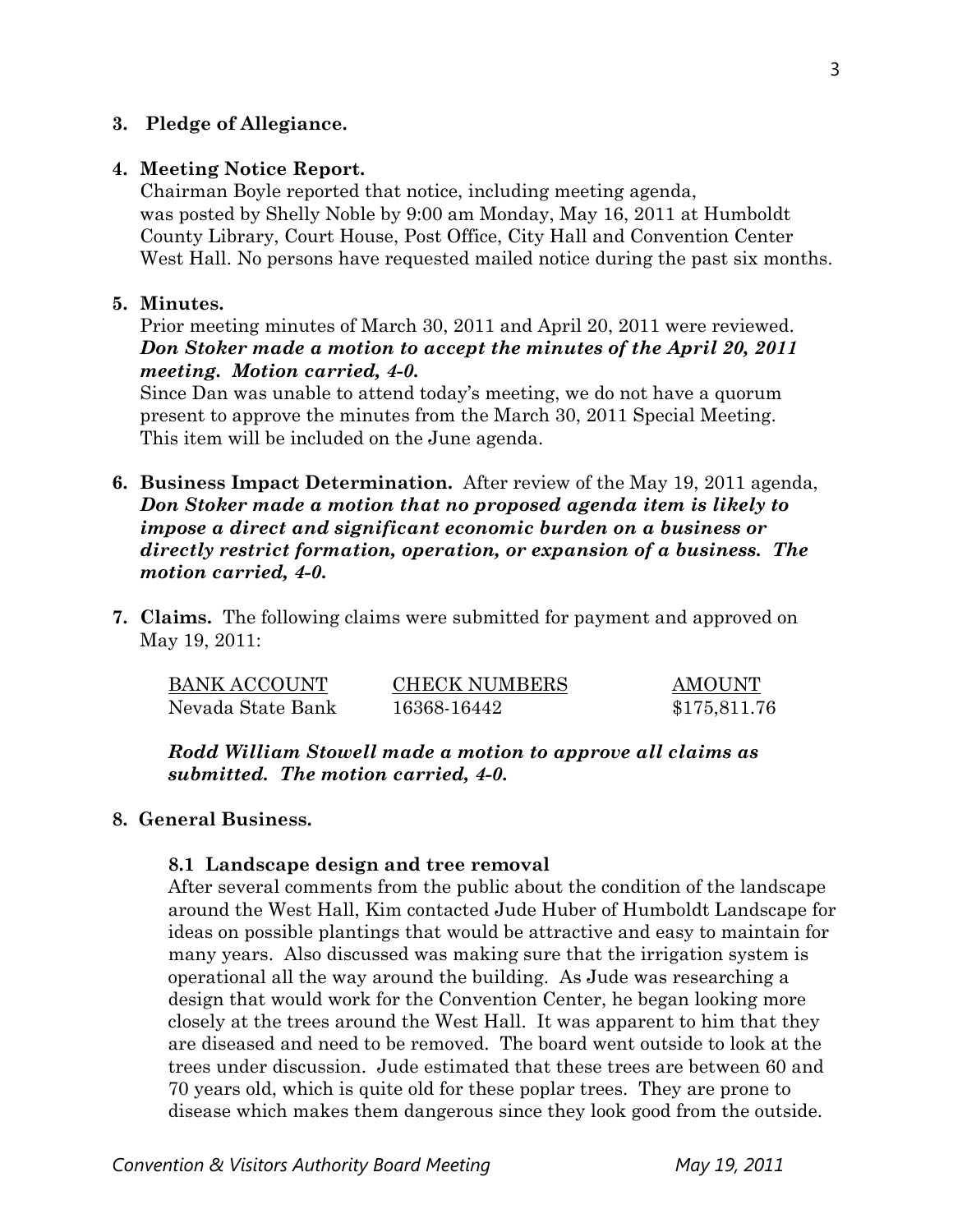There are ten trees and they all need to be removed but Mr. Stoker was adamant about trying to save as many as possible. A compromise would be to take out the trees that are the most severely diseased and trim the remaining ones. This will buy a little time but they all will need to be removed at some point. Jude presented his proposal, which had two options for tree removal and/or trimming. He also had a landscape proposal. Irrigation repairs would be billed at time and materials since he won't know what is involved until he turns the system on and sees what needs to be done. The planters will have a combination of trees and shrubs. The board discussed what types of plants would be good to install taking into account the amount of sun and shade throughout the day. Mrs. Sheen had several suggestions and offered to work with Mr. Huber when the final decisions are made. *Joyce Sheen made a motion to proceed with Option #2 as presented by Jude Huber of Humboldt Landscape. This option removes five of the poplar trees, replanting of these five and trim the remaining five (\$12,200). This motion also includes proceeding with the landscape design presented (\$7,951) and authorizes irrigation repairs as needed. Motion carried, 4-0.* Since we expect to receive calls from people upset about the removal of the trees, Kim will prepare a press release stating what we are doing and why and will include photos of the trunks showing disease.

#### **8.2 EH roof bids, bid award**

Kim has received two bids for replacement of the roof on the East Hall. They are for two different types of roof replacement materials. The first bid, from Dodge Foam & Coatings in the amount of \$33,176, is for a spray-on coating that would go over the existing roof. It has come to our attention that this product does not perform well in our environment with the wide range of heat and cold that we experience. Also, it is hard to get it to stick and stay in place. The second bid, from Porter Roofing in the amount of \$55,538, is for a modified PVC vinyl roof that is mechanically attached by heat-welding it together. A lot of the big-box stores in the western U.S. are installing this product on their roofs. Jerry Czubaszewski, representing Porter Roofing, is here to answer questions on the bid he provided. It is substantially higher than the bid from Dodge Foam & Coatings but Kim feels that this is a superior product that will perform better then the foam coating process. This is also the product that Doug Cain is looking at for the roof at the library. Doug has done a lot of research on roofing materials and is also here to answer any questions from the board. Mr. Stoker commented that from the pictures provided to the board it does not appear that the roof is in need of complete replacement. He thought that this board should discuss patching at those points that are failing, which would be less expensive. Kim pointed out that even though it may not appear that way, this roof is at the end of its life and we continue to have major leaks any time there is a storm. And with all the investment we have made in improvements to the East Hall, plus the additional improvements planned, we need to have a quality roof installed on

**Convention & Visitors Authority Board Meeting The Convention & Visitors Authority Board Meeting May 19, 2011**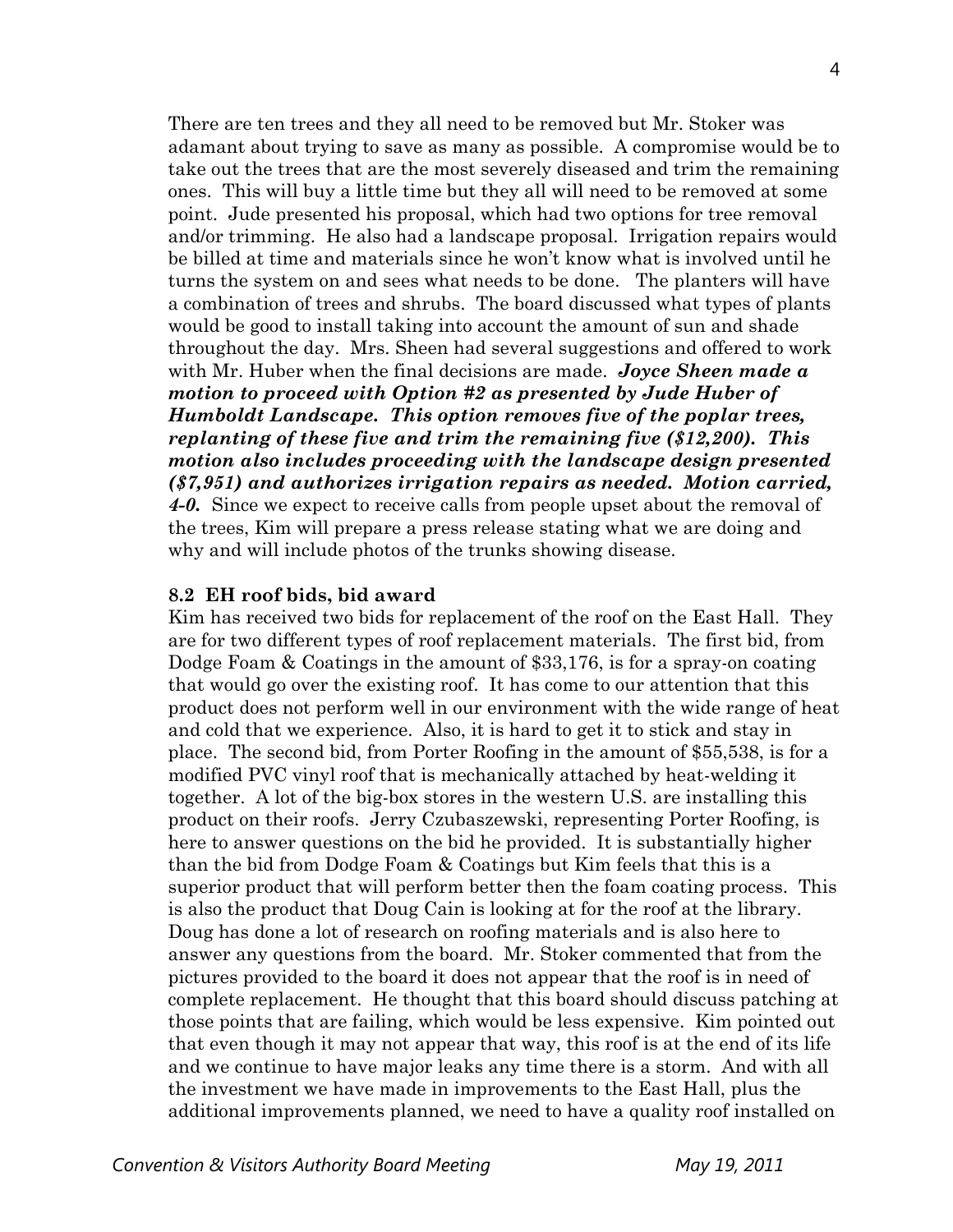this building. Doug commented that his staff has done extensive work over the years to find and repair numerous leaks but with the type of construction that was done when the East Hall was built, this is very difficult. There was a comment made that this roof replacement should have been the first major project before any of the painting and other interior repairs were made. The board agreed but now that these projects have begun we don't want them ruined by a leaky roof. *Joyce Sheen made a motion authorizing Kim and Bill to prepare and proceed with a public bid for a new East Hall roof utilizing the product and specs similar to the Porter Roofing bid. Motion carried, 4-0.* There was a discussion as to the possibility of combining this public bid with one for the library, which could result in savings for both projects. One obstacle may be that we would like to proceed as quickly as possible and the library project cannot proceed until the next fiscal year, which begins on July 1. Doug and Bill will check into this further.

## **8.3 Rafael Moreno, request for extension of hours to 3 am, Wedding Reception, June 4, 2011**

Mr. Moreno did not appear before this board. No action taken.

## **8.4 Northern Nevada Racing Association, Good Times Drag Strip, request for funding**

Melissa Murphy, from the NNRA, is here tonight to request a \$6,000 advertising grant for their 2011 racing season. This is the first year they will have a complete schedule of drag racing at their drag strip on Jungo Road. The only street drags will be those operated in conjunction with Fifties Fever in August. So far, they have struggled to complete the races scheduled due to the weather. They are hopeful that with additional advertising and cooperation from Mother Nature they can cover expenses and attract more spectators and drivers from out of town. This advertising will consist of radio (KOZZ and local), newspaper (Humboldt Sun and RGJ) and mailing flyers. *Don Stoker made a motion approving a \$6,000 advertising grant to the Northern Nevada Racing Association for their 2011 racing season. At the completion of the season NNRA is to bring this board a synopsis of 2011 revenue and expenses for their review. Motion carried, 4-0.* 

# **8.5 McDermitt Community Board/McDermitt Rodeo Board, request for Small Community Grant funding**

We have received a copy of notes from a meeting of the McDermitt Community Board approving use of a portion of their Small Community Grant (\$4,000) by the McDermitt Rodeo Board to replace the roof on the announcer stand at the rodeo grounds. Bill disclosed that he represents the McDermitt Community Board and the General Improvement District. *Don Stoker made a motion approving the McDermitt Community Board's request for \$4,000 in Small Community Grant funds for FY 2011. Motion carried unanimously, 4-0.*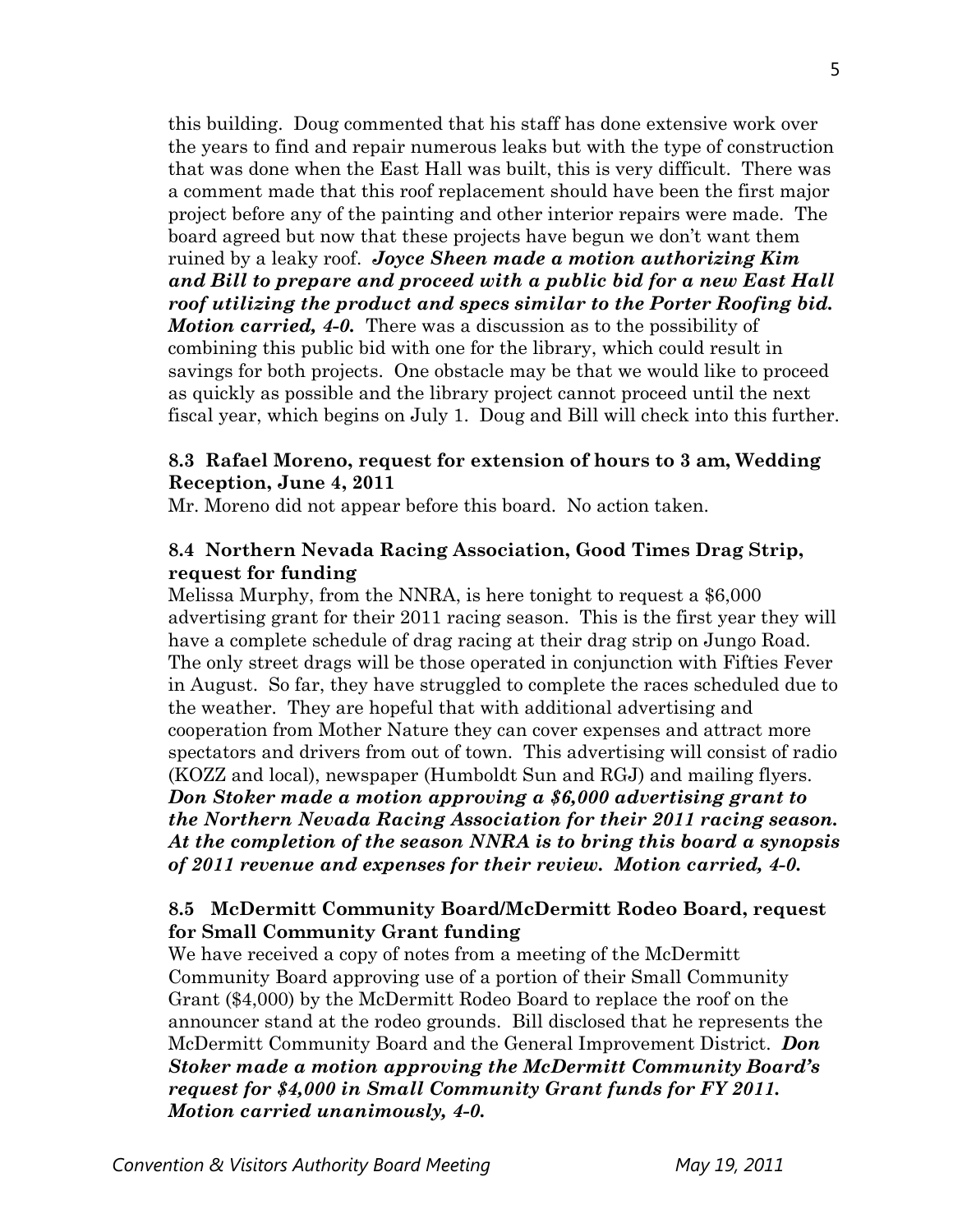### **8.6 Accommodation 9-month refund request, Harber (\$361.80)**

## **8.7 Accommodation 9-month refund request, Johnston (\$395.30)**

### *Don Stoker made a motion to approve the 9-month accommodation tax refunds for Michael Harber (\$361.80) and David Johnston (\$395.30). Motion carried, 4-0.*

## **8.10 East Hall repairs & upgrades**

Demetria from Desert Design has been working on the measurements for carpet in the East Hall and also recommendations for types of carpet that would wear well in that building. This board has discussed using carpet squares for the meeting and banquet rooms. The hospital has installed these squares in some of their recent renovations so board members may want to make it a point to stop in and look at them. Kim discussed with Demetria this board's tentative plan to purchase the carpet directly from the manufacturer to save money. As expected, she was not real pleased to hear this news but acknowledged that those businesses preparing a bid for installation of this carpet would all be in a similar position and would have to include a margin of profit on the installation.

### **9. Director's Report.**

### **9.1 Financial reports on WCVA events**

These are included in the board packets.

### **9.2 Ranch Hand Rodeo report**

Included in this month's board packet is a profit and loss report comparing this year's Ranch Hand Rodeo with last year's. Overall, this year's event had a profit of \$37,407.04 but we still have outstanding invoices for stock that have not been paid. Last year we had a loss of \$2,358.09 due mainly to startup costs for the Bull Sale. As you can see, a lot of cash flows through this event and it continues to be one of our strongest events of the year.

### **9.3 Electronic Convention Center marquees**

Due to the cost involved with purchasing new marquees, this project must be put out to public bid. Kim is working with both Nevada Advertising and YESCO to develop specs. He will continue to collect information.

# **9.4 WH office a/c unit replacements**

Alan DuVall has prepared a proposal to upgrade and replace the units in the three West Hall offices. These are high efficiency units that will be able to keep up with the cooling requirements during the summer months. Since the current units are estimated to be between 15-20 years old and probably just worn out, Mr. Stoker proposed replacing them with new wall units instead of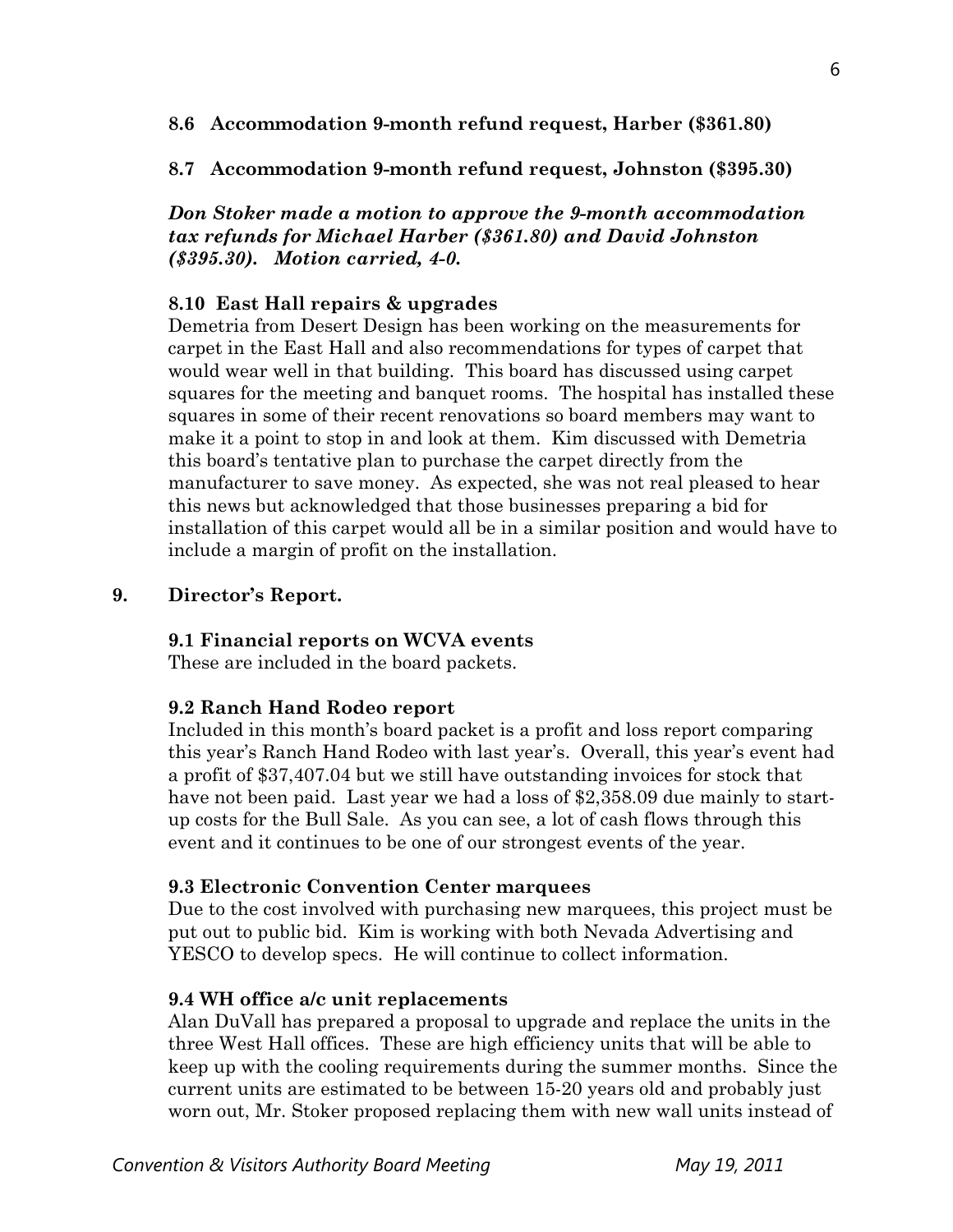the type proposed by Alan. This would be a less expensive solution. Kim will talk with Alan about new wall units and other less expensive options.

### **9.5 YESCO highway billboards update**

At last month's meeting this board discussed utilizing our billboards with basic information about Winnemucca so that travelers would know what services are available here. Kim presented one possible copy prepared by YESCO for consideration. The board liked the design except for the "Proud Of It". Some phrases suggested were "All For You". "Stop On By" and "Your Next Stop". Also, since these billboards are in Nevada, they wanted to drop the NV after Winnemucca. Kim will get these suggestions to our YESCO sales person.

# **9.6 Nevada State Youth Livestock Show & Sale Sponsorship, August 17-21, 2011**

Kim is still talking with the people responsible for producing this event and had planned to ask this board for a sponsorship of the facility fees to help bring it to the fairgrounds this summer. However, they have not returned recent phone calls so Kim is unable to provide any details at this time.

# **10. Secretary and Counsel, Monthly report.**

# **10.1 Monthly report including compliances**

This information is included in Bill's packet.

# **10.2 Status of budget augmentation for purchase of parking and activity lot parcels**

In April this board approved executing a resolution for a budget augmentation to the WCVA FY 2011 Budget. When that budget was prepared we did not know that we would have the opportunity to purchase the two lots across the street. The only changes the Nevada Department of Taxation is requesting for this augmentation are on a couple of the attached schedules. Kendall will make sure that these changes are complete.

## **10.3 Review appraisals of parking and activity lot parcels and make finding in relation to appraisals and respective sale prices, status of escrows**

The appraisals on both parcels are complete and the reports have been provided to this board. The appraisal on the Twichell parcel came in at \$438,000 and the appraisal on the Gregg-Drew-Morseberger parcel came in at \$118,000. These amounts are slightly less than the agreed upon purchase prices of \$455,000 and \$125,000, respectively. As discussed previously, these lots have value specific to the Convention Center which justifies paying more than the appraised amount, so this board will proceed with the purchase. *Joyce Sheen made a motion to proceed with the purchase of the*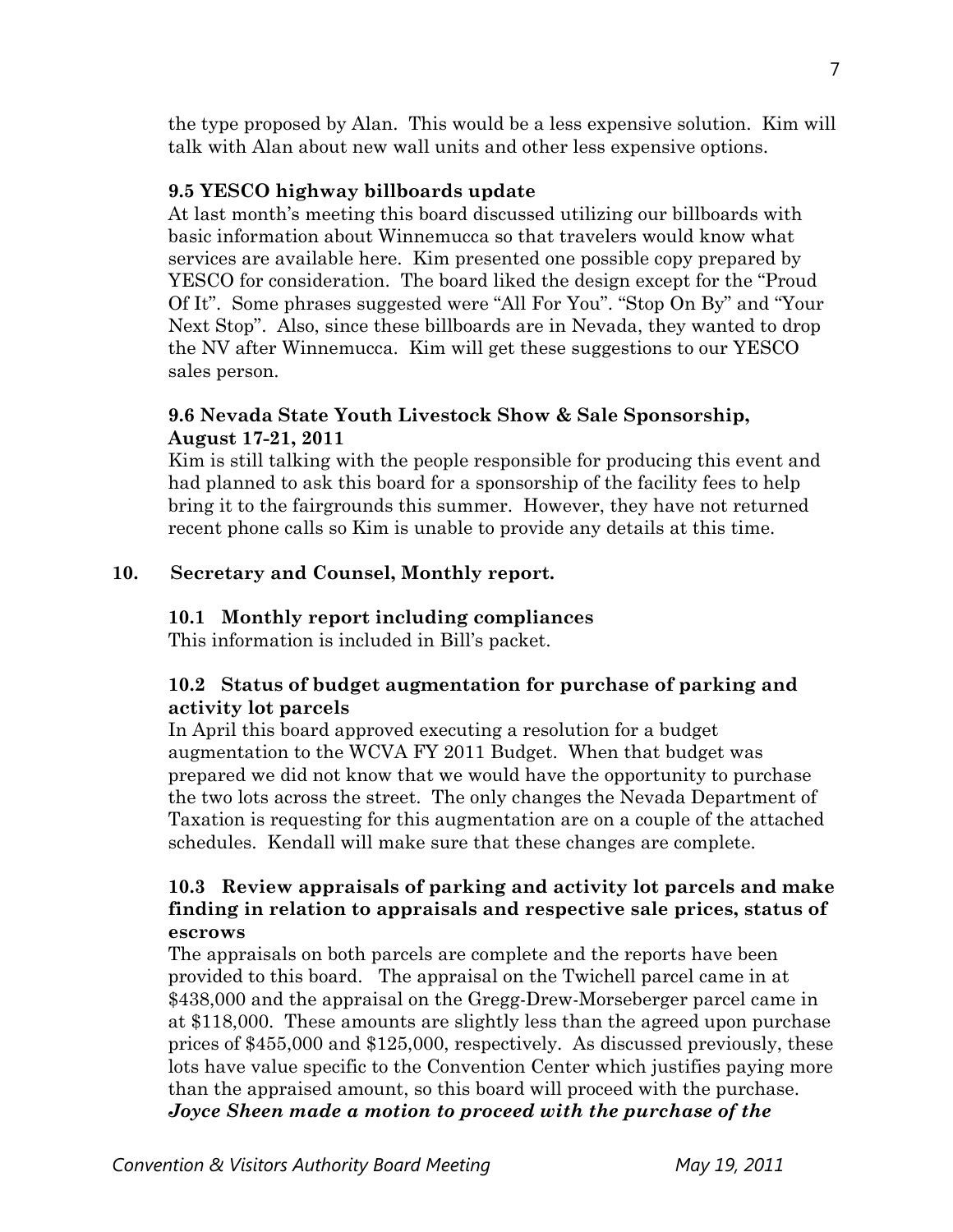*Twichell and Gregg-Drew-Morseberger parcels at the agreed upon purchase prices of \$455,000 and \$125,000, respectively. Mr. Macdonald will prepare a resolution approving the purchase on the basis that these parcels have value specific to the Winnemucca Convention & Visitors Authority. Once the resolution is executed and signed by this board it will go to the escrow company so that the purchase can be finalized. Motion carried, 4-0.* 

**10.4 Possible improvements to proposed parking and activity lot** No report.

# **10.5 Report on delinquencies and liens**

We had a room tax check returned for insufficient funds for January room tax. The check was re-deposited and returned again. The next month the same property's room tax check was returned for insufficient funds. This one was paid when it was re-deposited. This past month the property owner provided a cashier's check to cover the NSF check and all penalties for those two months.

## **10.6 East Hall carpet and painting projects update**

Discussed previously.

## **10.7 Resolution attesting to advantage to direct purchase of equipment & supplies for temporary campground electrical and water services**

After this board approved funding for the WEC campground improvements to accommodate the Silver State International Rodeo, it was decided that WCVA would act as general contractor and hire licensed sub-contractors to complete the work. This decision was made because we do not pay sales tax and can save thousands of dollars that would otherwise be passed on to us. *Joyce Sheen made a motion authorizing Bill to prepare a resolution, to be signed by this board, which states the advantage of direct purchase of equipment and supplies for the WEC campground project. WCVA serves as the general contractor on this project, hiring licensed sub-contractors to complete the necessary work. Motion carried, 4-0.*  David Selesnick questioned whether there would be a public meeting before this resolution is signed and was told there would be.

## **10.8 Funding of Ag District's contracts with electrical and earthmoving contractors**

As part of the WEC campground improvement project approved by WCVA, the Humboldt County Commission agreed to proceed with the project with the understanding that the Ag District #3 would put this work out to bid but it would be funded by WCVA.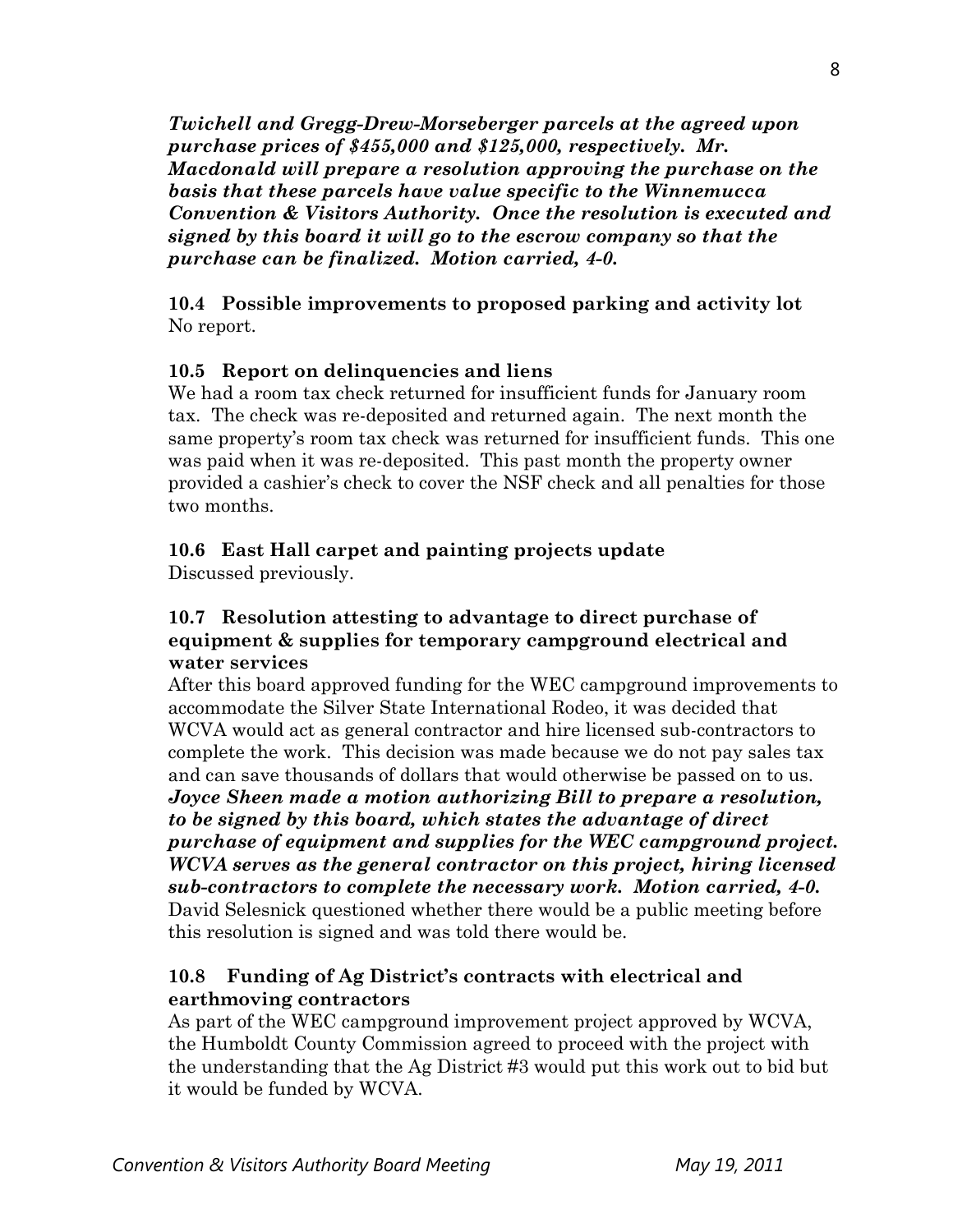#### **11. Board Administrator.**

#### **11.1 April Financial Reports**

Room tax collections continue to be strong so far this year.

#### **11.2 Public comment on WCVA FY 2012 Tentative Budget**  None

### **11.3 Approval of WCVA FY 2012 Final Budget**

Kendall has received a letter from the Nevada Department of Taxation requesting a couple of minor changes to the WCVA FY 2012 Budget. These changes involve population numbers and contingency amounts. Kendall will see that these changes are made before the budget is submitted to the state. *Don Stoker made a motion approving the WCVA FY 2012 Tentative Budget as Final and authorizing Bill Macdonald to prepare a resolution stating this. Included in the resolution will be explanation of the error made by The Humboldt Sun in the publishing of the Public Hearing Notice. Motion carried, 4-0.* 

#### **12. Other Business.**

#### **12.1 Equine virus**

The confirmation of horses infected with the EHV-1 virus, which can be deadly for horses, has caused many events in surrounding states to be cancelled. It was confirmed that we had two infected horses stay at the fairgrounds in May. Since we have a large number of travelers that regularly utilize our stalls as they pass through, the Ag District #3 has made the decision to disinfect all stalls at the Winnemucca Events Complex and close the facility until June 8, including cancellation of the Winnemucca Mule Show & Races. Kim continues to be in contact with the Nevada Department of Agriculture. At this time, the state borders are not closed. Kim will prepare a press release to get the word out about the Mule Show.

### **13. Regular Business. Next Meeting. The Board confirmed the next regular meeting date of Wednesday, June 15, 2011, 4:00 pm.**

## **15. Adjourn.** *Don Stoker made a motion to adjourn this meeting. Motion carried, 4-0.*

The meeting was adjourned at 6:45 pm to the next regular meeting, or to the earlier call of the Chairman or to the call of any three (3) members of the Board on three (3) working days notice.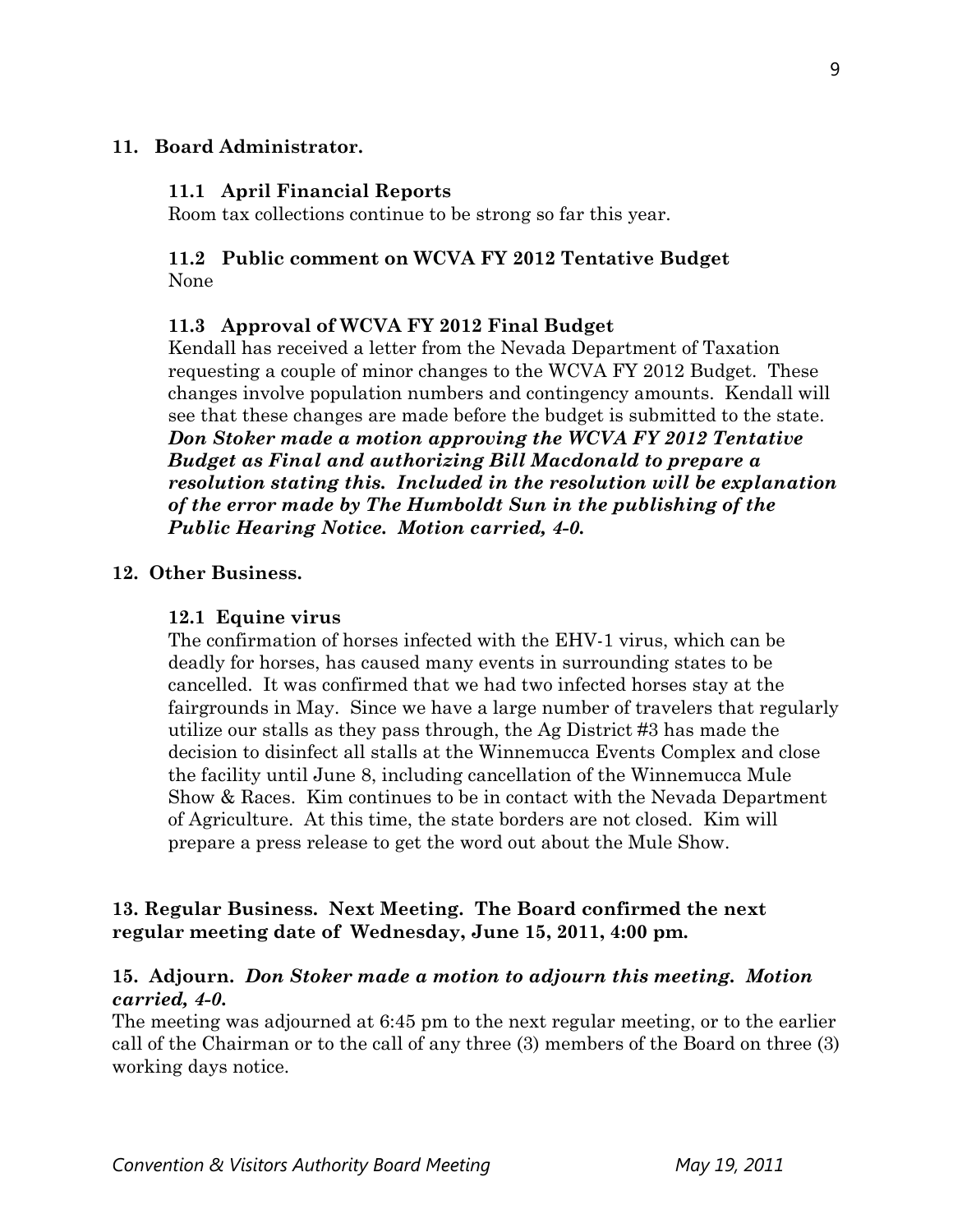Respectfully submitted,

Shelly Noble

APPROVED ON \_\_\_\_\_\_\_\_\_\_\_\_\_\_\_\_\_\_\_\_\_\_\_\_\_\_\_\_, 2011

As written\_\_\_\_\_\_\_\_\_\_\_\_\_\_\_

As corrected Winnemucca Convention & Visitors Authority Board

Hotel Representative

\_\_\_\_\_\_\_\_\_\_\_\_\_\_\_\_\_\_\_\_\_\_\_\_\_\_\_\_\_\_\_\_ \_\_\_\_\_\_\_\_\_\_\_\_\_\_\_\_\_\_\_\_\_\_\_\_\_\_\_\_\_ TERRY BOYLE RODD WILLIAM STOWELL Chairman and Vice Chairman and Business Representative

\_\_\_\_\_\_\_\_\_ \_ \_\_\_\_\_\_\_\_\_\_\_\_\_\_\_ \_\_\_\_\_\_\_\_ \_\_\_\_\_\_\_\_\_\_\_\_\_\_\_\_\_ DON STOKER JOYCE SHEEN Treasurer and Motel Representative City Representative

ABSENT\_\_\_\_\_\_\_\_\_\_\_\_\_\_\_\_\_\_\_\_\_\_\_\_\_ DAN CASSINELLI

Convention & Visitors Authority Board Meeting May 19, 2011